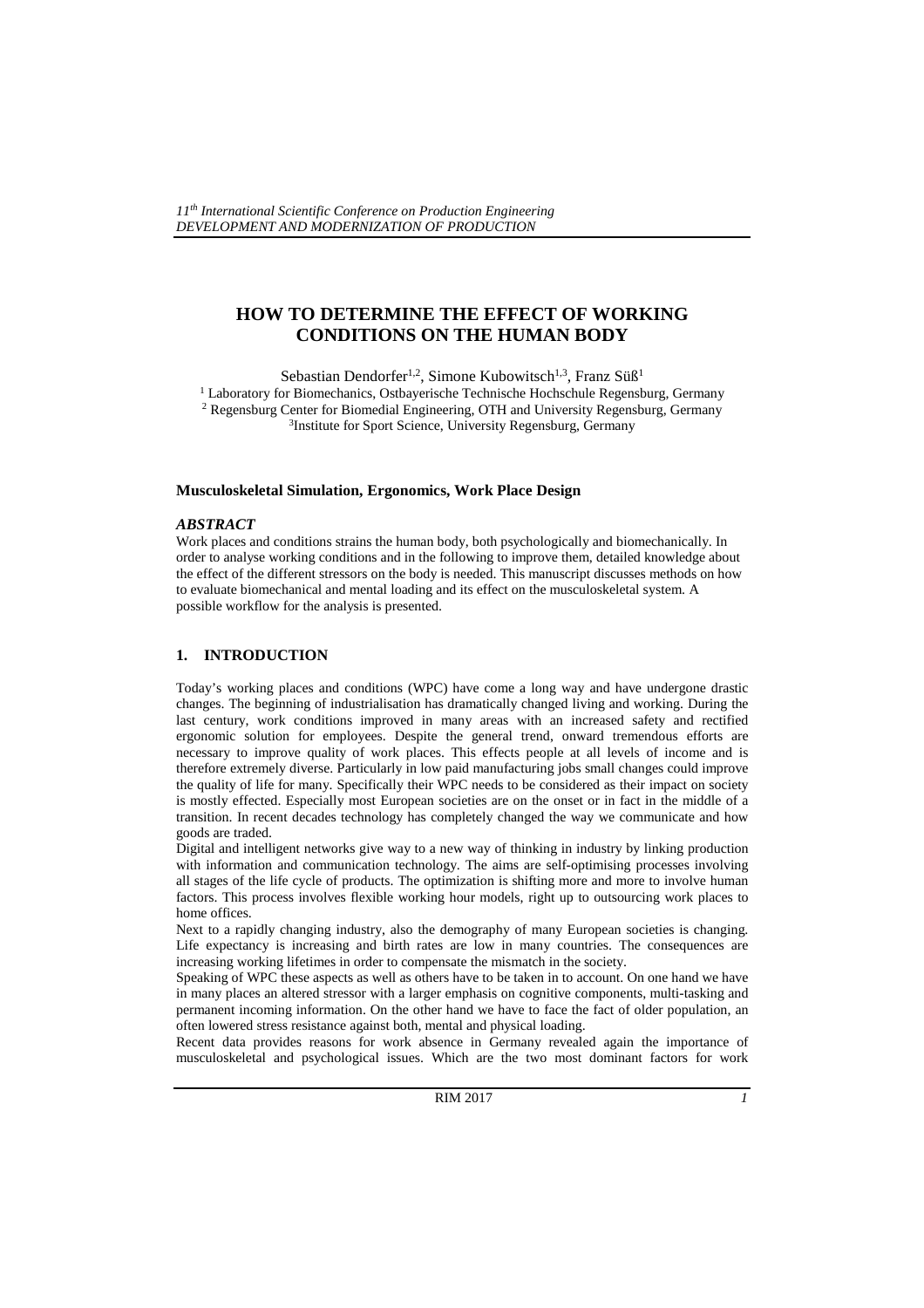inabilities. Musculoskeletal disorder accounts for around 23% of all work absences. Mental health problems are increasing over the last few years and are in 2016 responsible for around 17% of work absences. [1]. Interestingly, almost all economic sectors report an increase in stress level for recent years. Statistics from 2012 show an increase of 45% of stress level for manufacturing industry and a quantitative over-stress of 17% [2], indicating an growing need for interventions.

Next to the personal burden, health problems result also in high financial expenses for companies. In 2009, 129 Billion  $\epsilon$  have been carried by the companies in Germany due to health problems of their employees [3].

Obviously, quality of life of the individual as well as economic cost set the demand for improved working conditions in our modern societies.

Therefore, the aim of this article is to describe some of the main stressors on workers and to show ways how to analyse the individual loading of workers and derive possibilities for interventions.

### **2. DETERMINATION OF PERSONAL STRAIN**

On a macro-level we can elaborate the response of a human to a particular context as an interaction of three components: Environment – which is acting on the individual, physical human capacities (PHC) often referred to as traditional ergonomics and cognitive human capacities (CHP) often referred to as human factors [4].

Table **1** shows some of the stressors and corresponding responses of humans.

We want to focus on psychological and biomechanical (PsyBio) interaction. Biomechanical loading – quite straightforward - results in altered musculoskeletal loading and altered postures. This results in altered tissue loading and may lead to a general overload and degeneration. One example for inadequate ergonomics is prolonged overhead arm postures of construction workers. This body position results in increased activity of rotator cuff muscles and concentrated loading of glenoid components. On the long run this may lead to tendon ruptures in the shoulder muscles and shoulder joint degeneration. Mental loading can be due to different stressors. At the workplace psychosocial stressors like low job satisfaction has been the subject of intense research [5]. In many studies these stressors were found be associated with the development of musculoskeletal disorders [6] even as a causal impact [7]. A slightly more differentiated consideration about possible psychological stressors may speak of cognitive, emotional, social and physiological stressors [8]. The first response can be mental strain, which might initiate a biophysiological reaction such as altered electrodermal activity (EDA) or heart rate variability (HRV) [9–11]. Next to this, mental stress has also been shown to increase muscle activity in neck and shoulder muscles [12–14]. This establishes a direct link between biomechanical and biophysiological responses. Changed muscle activation and therefore muscle loading alters the musculoskeletal loading and might also alter posture. Therefore, mental stress has also the potential of directly influencing tissue loading and tissue remodelling/degeneration processes. Other possible links are initiated through biochemical body responses [15] or increased physiological susceptibility [16,17] that might initiate inflammatory processes or affect circulatory and respiratory responses.

There are several accelerating and decelerating factors, which play a role in the separated and combined Psybio responses. The person's musculoskeletal condition and resistance influence the progression from overuse/misuse musculoskeletal loading to functional and tissue degeneration. Dominant factors are age, training status and history of musculoskeletal disorders. The latter two factors are well established to be highly influenced by age. The individual reaction to stress is altered by factors like age, gender, genetics, social factors, individual coping strategies like stress appraisal and personality [18,19]. In the context of combined biomechanical and psychological investigations, the individual's personality is one of the most pronounced parameters. A large variability of biosignals representing the biophysiological answer to stress can be found. In consequence for example muscular stress reaction in the shoulder region has been shown to be dependent on personality [20]. Nevertheless, only few studies have investigated the direct influence of stress on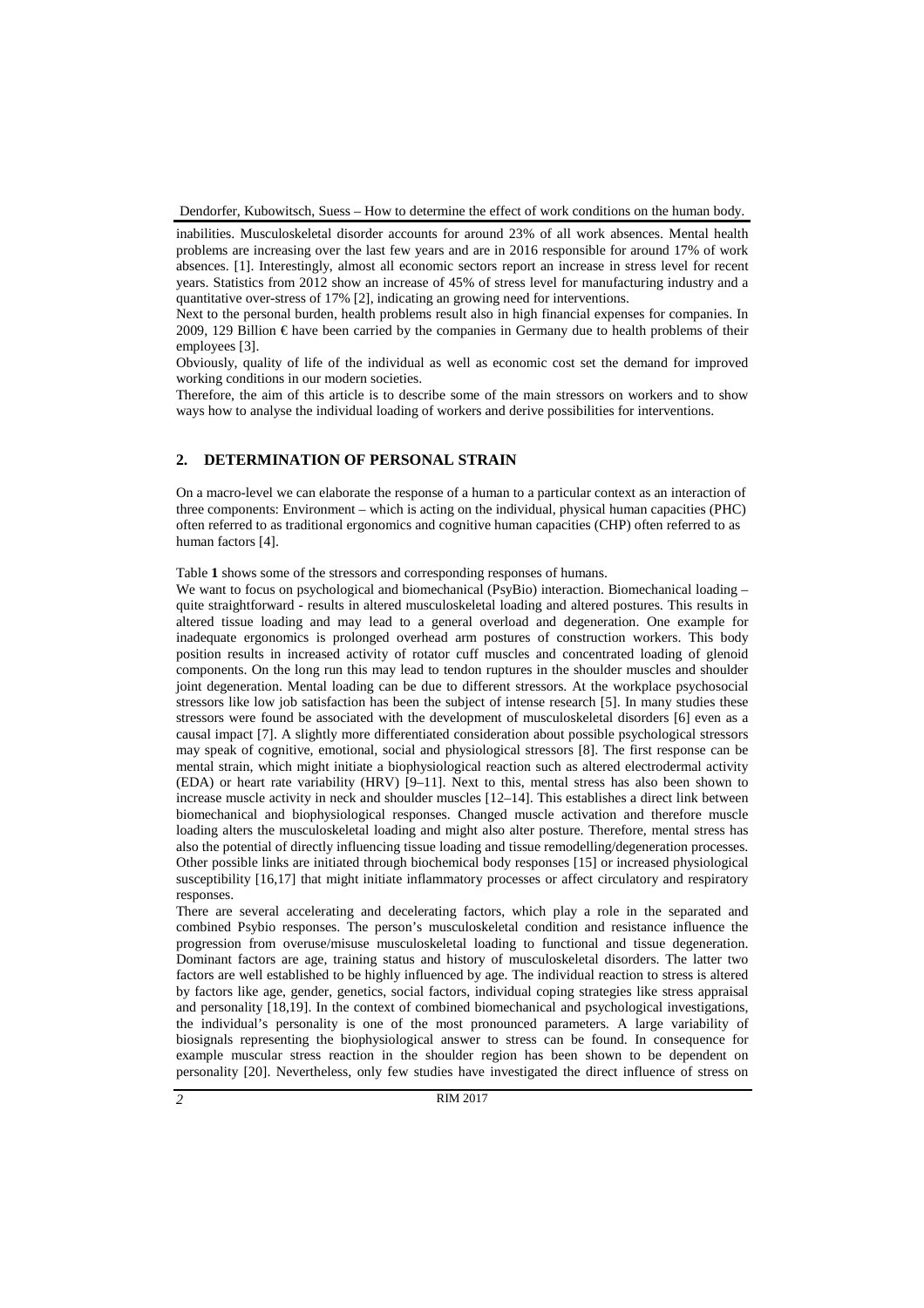musculoskeletal loading. Next to muscular activation, lumbar spine loading in relation to subject's personality for lifting has been analysed [21] as well as in relation to psychosocial stress [5].

Table 1: Biomechanical and psychological loading and respone cascade.

|                     | <b>Biomechanics</b>                                                             | <b>Psychology</b>                                                                                |
|---------------------|---------------------------------------------------------------------------------|--------------------------------------------------------------------------------------------------|
| <b>Loading</b>      | Static /dynamic passive tasks<br>static /dynamic active tasks<br>Vibrations<br> | Cognitive stressors<br><b>Emotional stressors</b><br>                                            |
| <b>1st Response</b> | Altered musculoskeletal loading<br>Altered posture                              | Mental strain                                                                                    |
| 2nd Response        | Altered tissue loading                                                          | Biophysiological response:<br>Heart rate variability, skin<br>temperature, muscle<br>activation, |
| 3rd Response        | Tissue degeneration /<br>remodeling                                             | Mental problems                                                                                  |

A first step to improve WPC is to gain knowledge of the status quo. For this, detailed analyses of the environment and the measurable responses of the body are needed. Whereas experimental setups allow sophisticated laboratory methods, in field analysis are much more demanding but also favourable. Video based motion capture methods are still considered as gold standard for the study of human body motion. However, the out-of-lab usage is often not possible. Therefore, alternative approaches are required. In recent years, methods have been developed, which enable the analyses of motion through inertial measurement units (IMU) [22]. Even so, accuracy is still an issue, IMU's gives a method to monitor daily routines. Physical forces acting on the body are usually difficult to measure. Several workplace simulators have been proposed, but again this is mainly limited to a laboratory setup. The quantification of psychological strain has been traditionally the field of questionnaires. However, a more objective way to study the influence of stressor on the human body is given by the biophysiological response. These signals can be collected in both environments, laboratory as well as in field. Usually, the signals are quite sensitive to changes in test conditions, prone to measurement errors and should be recorded and analysed very carefully. Own laboratory studies have shown, that HRV has advantages for real life applications.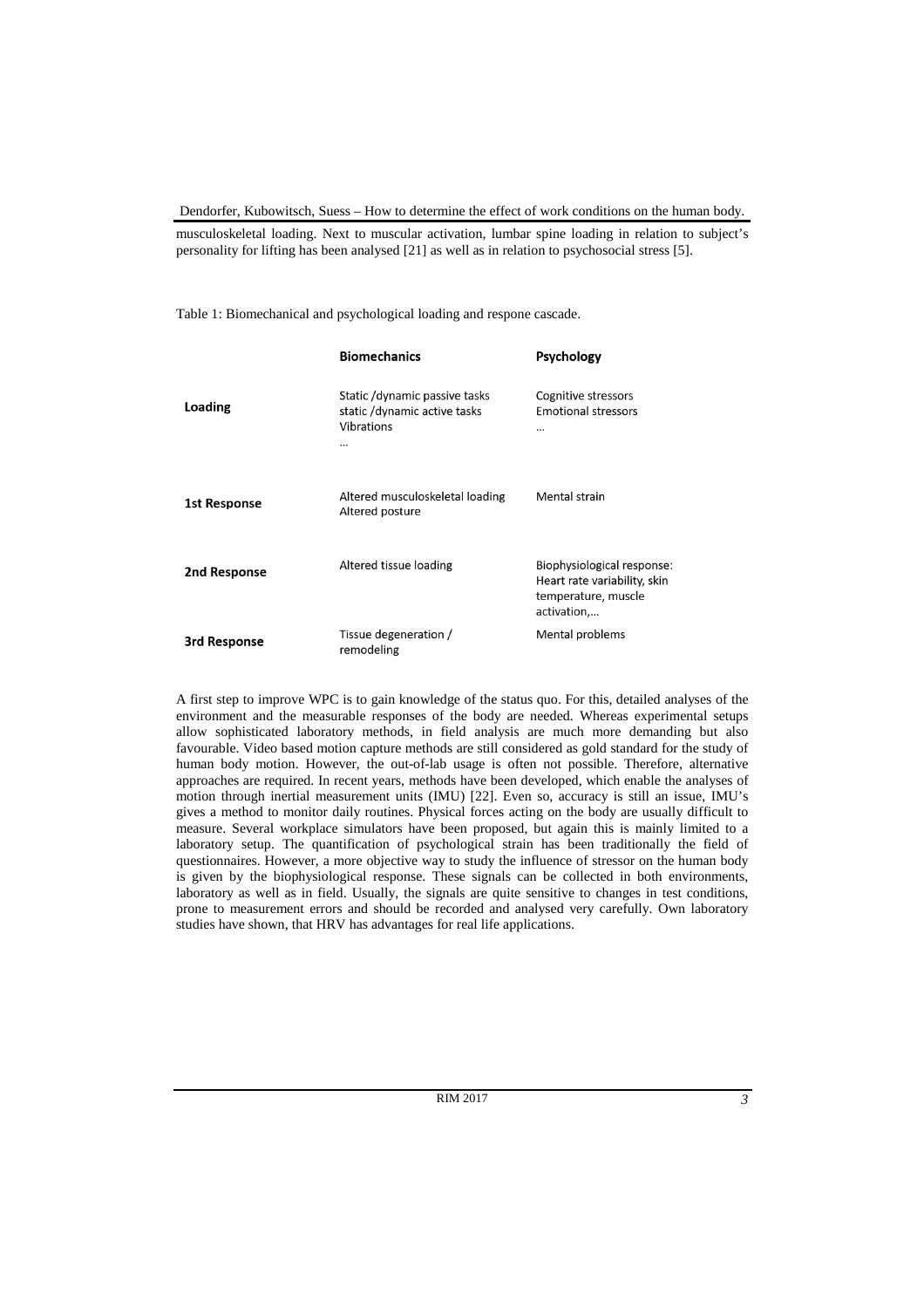Table 2: Methods for experimental determination of human body loading.

|               | <b>Biomechanical</b>                                                |                                            | Psychological                                                                                         |  |
|---------------|---------------------------------------------------------------------|--------------------------------------------|-------------------------------------------------------------------------------------------------------|--|
|               | Kinematics                                                          | <b>Kinetics</b>                            |                                                                                                       |  |
| In laboratory | Video based motion<br>capture, Inertial<br>measurement units        | Force platforms<br>Workplace<br>simulators | HRV, EDA, skin<br>temperature,<br>questionnaires.<br>pupil diameter<br>(PD), eye gaze and<br>blinking |  |
|               |                                                                     |                                            | Muscle Activity (EMG)                                                                                 |  |
| In field      | Inertial<br>measurement units.<br>Wearables, Video<br>based systems |                                            | HRV, EDA, skin<br>temperature.<br>questionaires                                                       |  |

### **3. MUSCULOSKELETAL LOADING**

Measuring human body kinematics and interface forces sheds some light on the musculoskeletal loading situation. In many cases, traditional ergonomics stop here and derive interventions based on this data. In the last decade, musculoskeletal simulation has gained a lot of attention for analysis of internal biomechanics of bodies. Numerous groups have developed sophisticated modelling systems as well as human body models. These models are for example extensively used in orthopaedic research (e.g. [23–25]. Most prominently, OpenSim (http://opensim.stanford.edu/) and the commercial software package AnyBody Modeling System (http://www.anybodytech.com). In general, the underlying principles for musculoskeletal analysis are inverse or forward dynamics. In forward dynamics, sets of muscle forces have to be given (or optimised) for a desired motion. Due to computational expenses, this restricts the analysis often to human body models with a low level of detail. In contrast, inverse dynamic analyses compute the needed muscle forces for a given motion ( Figure *1*). Hence, reliable motion data is required for the analyses. Human body models for inverse dynamics can reach a high level of detail (e.g. [26]. For example, the current full body models of the AnyBody Managed Repository feature above 1000 individually activated muscles. Computing the muscle and joint forces requires additional knowledge on the way muscle are recruited. One way to deal with the mechanical overdetermined system with more muscle forces then free degrees of freedom in the human body is to use optimisation methods. Several methods have been suggested. Most commonly squared or cubic optimisation of muscle forces are used. The rationale behind this a mechanical optimised way e.g. in order to prevent fatigue in which the central nervous system is

recruiting the muscles [27].

As mentioned above, input to inverse dynamics contains data on kinematics and force boundary conditions. With this information, muscle and joint forces are computed. The knowledge of internal body loading can further be used to compare forces generated by various complex situations. This enables us to given tissue/construct limits for certain activities or to analyse the musculoskeletal loading as well in status quo and moreover the effect of interventions.

Utilizing inverse dynamics sets the need for motion data; however, optimisation methods enables the analyses of optimal postures and motions. In order to achieve reasonable results, the input to musculoskeletal models are altered and optimised to get a desired motion and loading pattern.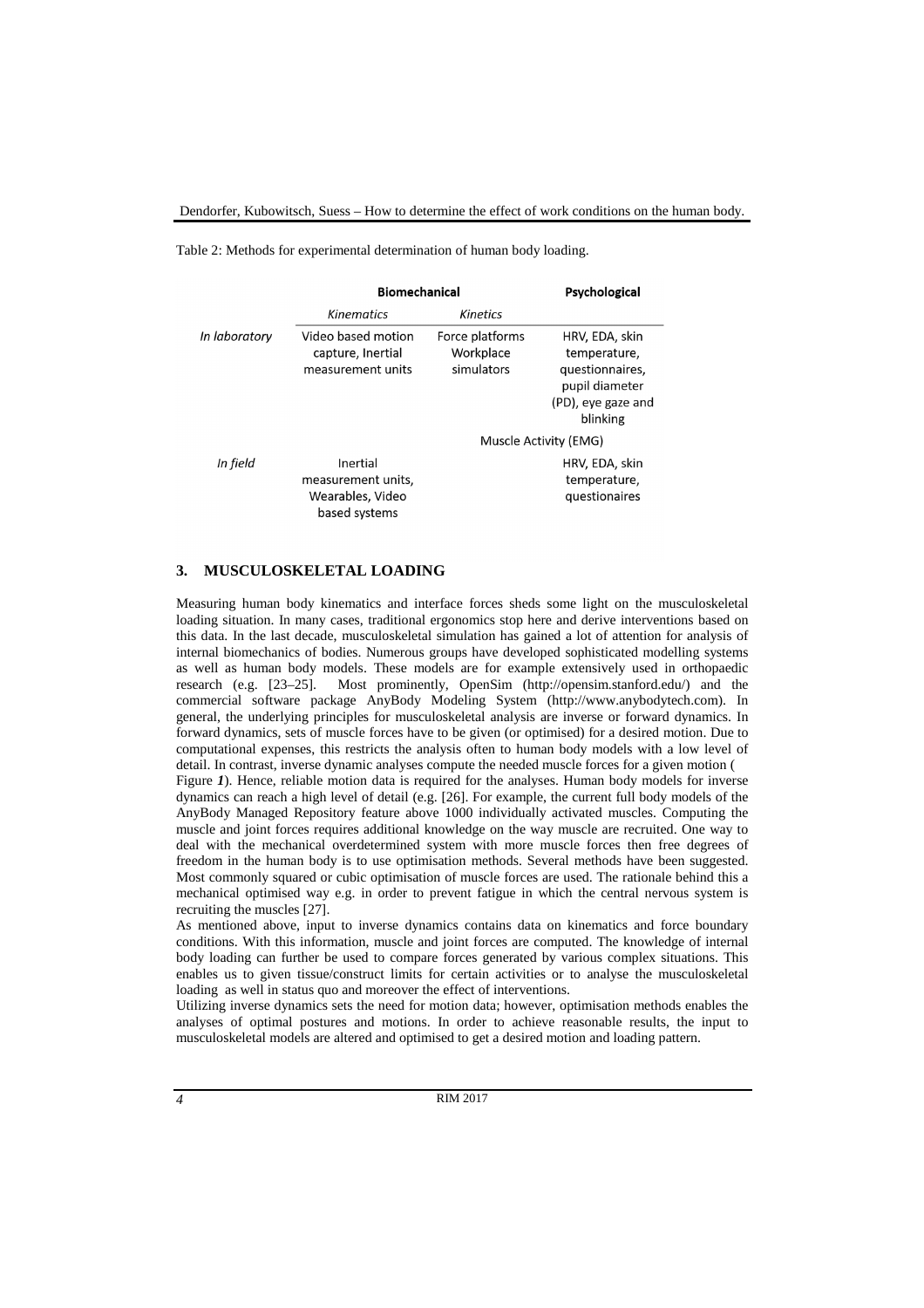

*Figure 1: Musculoskeletal simulation input and output* 

As discussed, mental stress influences muscle activation and biochemical processes. On the level of musculoskeletal simulation the former is of primary interest.

The simulation of mental stress and the influence on the musculoskeletal system can be accomplished either by simulating the neural stimuli in the brain and derive the effects on the nerve system effecting the muscle recruitment. Or another way is to approach the problem from the side of the muscle recruitment itself. Therefor changes in muscle recruitment of the main muscles are measured using surface EMG. This is done for normal baseline circumstances and in a following step, the identical experiment is carried out under the influence of the various stressor types. The changes in muscle activity can afterwards be used for musculoskeletal simulation. At first, the baseline measurement is simulated using exactly the same boundary conditions for kinematics and kinetics as in the experiment. Due to the nature of inverse dynamics the result includes not just forces and moments in the human body, but also the muscle activities necessary to achieve the movements. In a subsequent simulation run, the procedure differs from real life. Instead of applying the stressor to the model, the changes in muscle recruitment are applied. Hence, the muscle activities are altered and bounded according the previously measured changes. As mentioned above the over determined system must be solved to maintain a kinetic equilibrium to maintain the human motion. This results in an overall different muscle recruitment effecting loads as well as the activity of particular muscles. In a similar manner, changes in kinematics could be additionally included. Depending on the application, individualisation of the models can be of high importance.

### **4. EXAMPLE**

Whereas there is plenty of work analysing biomechanical loading at work places (see e.g. [28–30] little is reported in literature about the influence of stress on musculoskeletal loading. This example displays the effect of cognitive stress on spinal disc loading in lumbar and cervical spine. Measured quantities are: Kinematics of the human body through video based motion capture, Muscle activation on the back with 12 EMG sensors (*Figure 2*), biophysiological response with EDA, HRV and skin temperature. The test protocol investigates the isolated effect of the stressor on the test subjects in a static seating position. Therefore, a cognitive stress test is applied to the test subject and responses are measured. A musculoskeletal simulation of the test subject is utilized, in which the muscle activation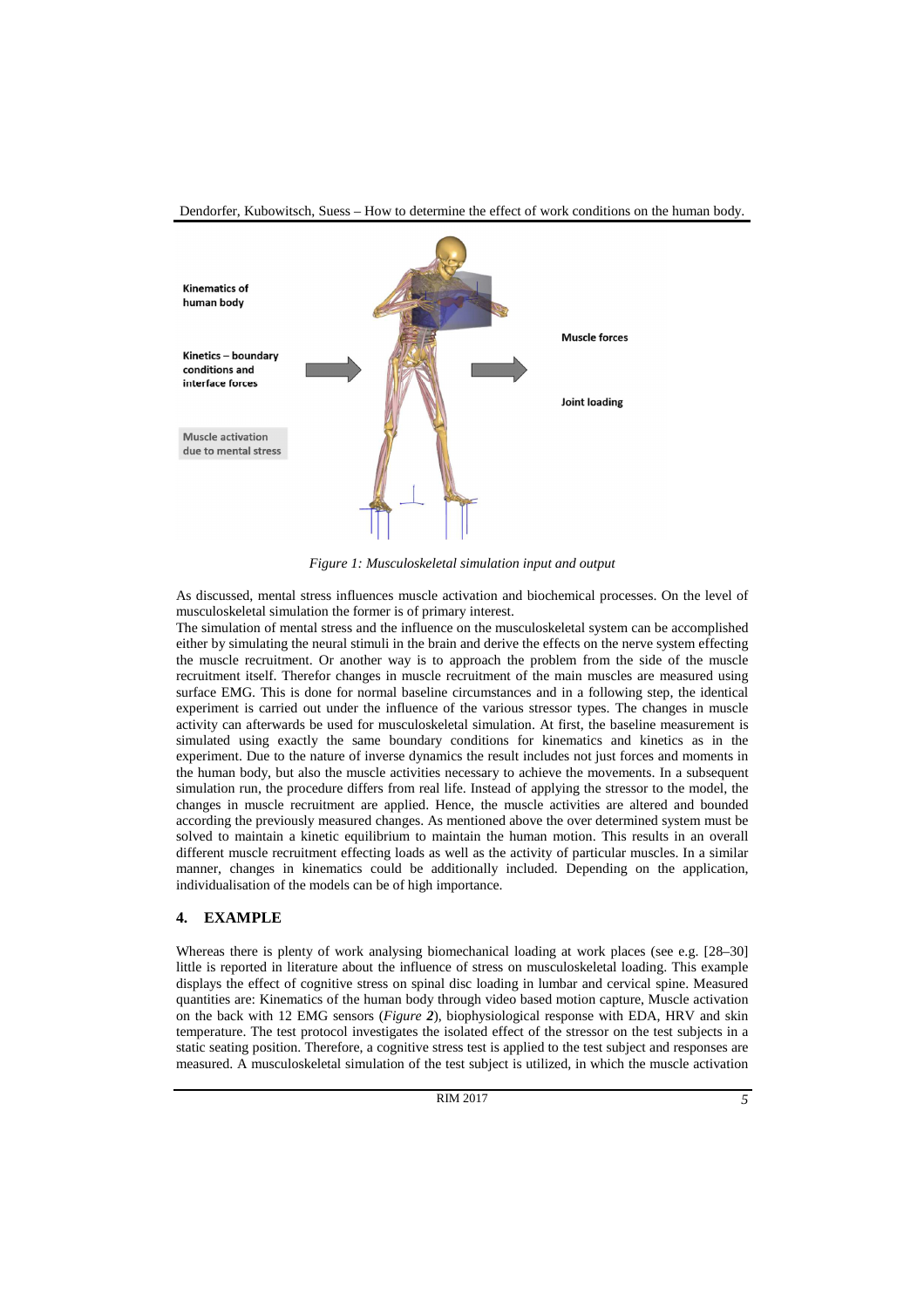due to the stressor is included. Comparing the non-stressed to the stressed situation reveals the influence of stress on spinal loading.



*Figure 2: left) Example for measurement of muscle activity through surface Electromyography. right) Computed cervical and lumbar spinal disc loadings purely caused by mental stress.* 

Figure 2 shows results for a spinal disc loading due to stress. The forces shown are generated exclusively due to mental stress in absence of any dynamic motion. Peak forces in proximodistal direction are incereased by up to 580N and for shear components up to 100N. This large force increases indicate a dominant role of mental strain on musculoskeletal loading.

## **5. CONCLUSION**

Work places and conditions should be analysed carefully according to their mechanical and mental strain. Especially the combined psychological and biomechanical loading has to be considered. A range of experimental as well as numerical methods is available that gives insight in internal body loading. This data may help to elaborate on the improvement of working conditions by making the impact of the environment quantifiable and identifying critical spots in the human body, which are subject to loadings leading potentially to musculoskeletal disorders. Furthermore, automated recognition of stressful situations are necessary in order to apply at the current event strategies, which prevent harmful processes.

### **6. LITERATURE**

- [1] DAK, *Anteile der zehn wichtigsten Krankheitsarten an den Arbeitsunfähigkeitstagen in Deutschland in den Jahren 2010 bis 2016.* Statista. Accessed 17. Juli 2017. Available under https://de.statista.com/statistik/daten/studie/77239/umfrage/krankheit---hauptursachen-fuerarbeitsunfaehigkeit/.
- [2] BAUA, *Beanspruchung und Stress von abhängig Beschäftigten in Deutschland nach Wirtschaftszweigen im Jahr 2012.* Statista. Accessed 17. Juli 2017. Available under https://de.statista.com/statistik/daten/studie/252917/umfrage/beanspruchung-und-stress-vonarbeitnehmern-nach-wirtschaftszweigen-in-deutschland/.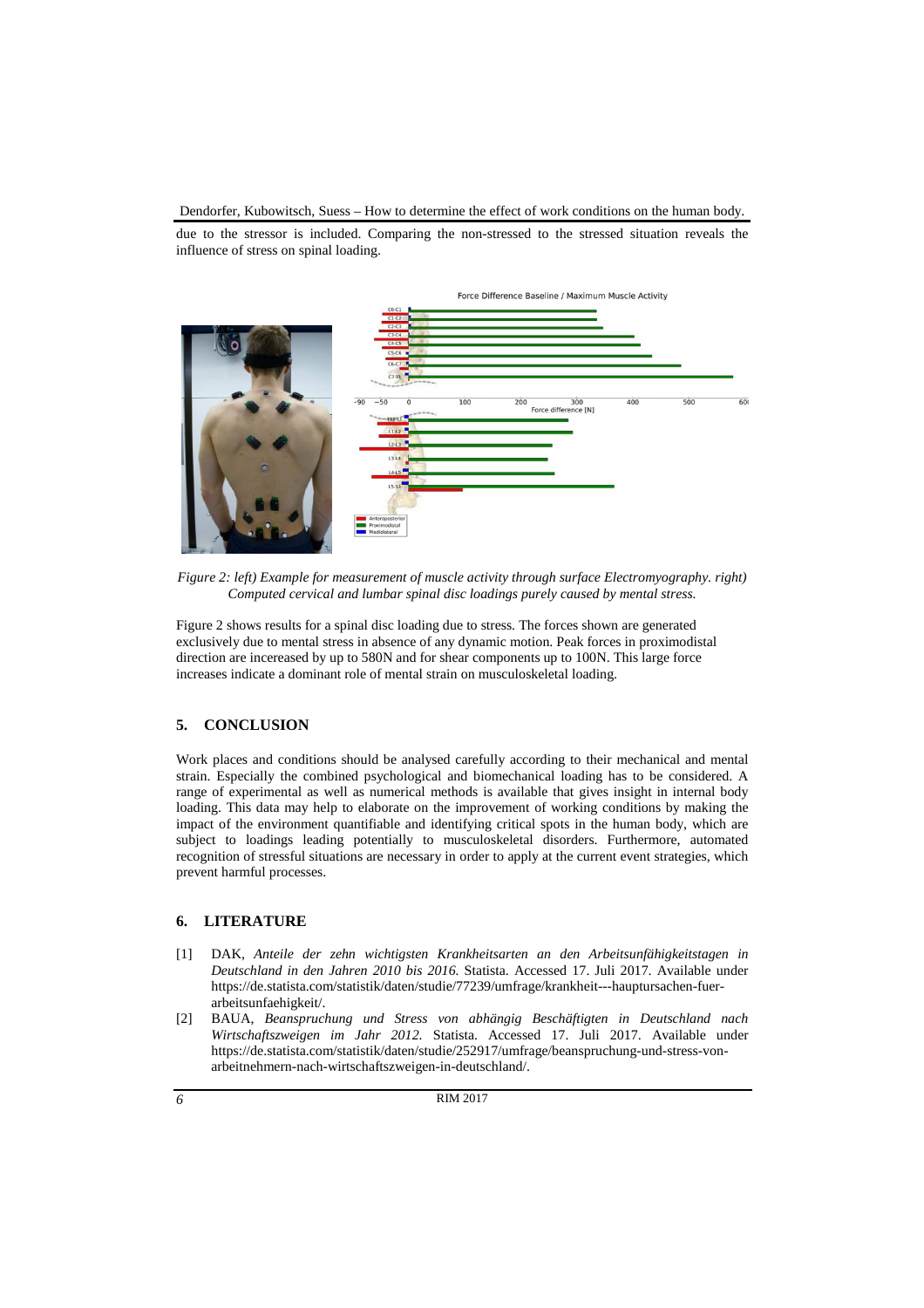- [3] Booz & Company, *Kosten für Unternehmen aufgrund von Krankheiten im Vergleich zu den Gesundheitsausgaben in Deutschland im Jahr 2009 (in Milliarden Euro*). Statista. Acesssed on17. Juli 2017. Available under https://de.statista.com/statistik/daten/studie/191752/umfrage/unternehmenskosten-durchkrankheit-im-vergleich-zu-gesundheitsausgaben/.
- [4] W.S. Marras, P.A. Hancock, *Putting mind and body back together: A human-systems approach to the integration of the physical and cognitive dimensions of task design and operations,*  Applied Ergonomics 45 (1) (2014) 55–60.
- [5] W.S. Marras, K.G. Davis, C.A. Heaney, A.B. Maronitis, W.G. Allread, *The influence of psychosocial stress, gender, and personality on mechanical loading of the lumbar spine*, Spine 25 (23) (2000) 3045–3054.
- [6] G.J. Macfarlane, N. Pallewatte, P. Paudyal, F.M. Blyth, D. Coggon, G. Crombez, S. Linton, P. Leino-Arjas, A.J. Silman, R.J. Smeets, D. van der Windt, *Evaluation of work-related psychosocial factors and regional musculoskeletal pain: results from a EULAR Task Force,* Annals of the rheumatic diseases 68 (6) (2009) 885–891.
- [7] J. Lang, E. Ochsmann, T. Kraus, J.W.B. Lang, *Psychosocial work stressors as antecedents of musculoskeletal problems: a systematic review and meta-analysis of stability-adjusted longitudinal studies*, Social science & medicine (1982) 75 (7) (2012) 1163–1174.
- [8] T. Kolotylova, M. Koschke, K.-J. Bar, U. Ebner-Priemer, N. Kleindienst, M. Bohus, C. Schmahl, *Development of the "Mannheim Multicomponent Stress Test" (MMST), Psychotherapie*, Psychosomatik, medizinische Psychologie 60 (2) (2010) 64–72.
- [9] T. Chandola, A. Heraclides, M. Kumari, *Psychophysiological biomarkers of workplace stressors*, Neuroscience and biobehavioral reviews 35 (1) (2010) 51–57.
- [10] K.G. Davis, C.A. Heaney, *The relationship between psychosocial work characteristics and low back pain: underlying methodological issues,* Clinical biomechanics (Bristol, Avon) 15 (6) (2000) 389–406.
- [11] E.M. Eatough, J.D. Way, C.-H. Chang, *Understanding the link between psychosocial work stressors and work-related musculoskeletal complaints*, Applied Ergonomics 43 (3) (2012) 554–563.
- [12] B. Shahidi, A. Haight, K. Maluf, *Differential effects of mental concentration and acute psychosocial stress on cervical muscle activity and posture, Journal of Electromyography and Kinesiology* 23 (5) (2013) 1082–1089.
- [13] M.F. Taib, M.H. Yun, *The effect of psychosocial stress on trapezius muscle activity during computer work: A review,* in: IEEE International Conference on Industrial Engineering and Engineering Management, 2014, pp. 485–490.
- [14] D. Roman-Liu, I. Grabarek, P. Bartuzi, W. Choromanski, *The influence of mental load on muscle tension,* Ergonomics 56 (7) (2013) 1125–1133.
- [15] J.M. McCaffery, A.L. Marsland, K. Strohacker, M.F. Muldoon, S.B. Manuck, *Factor Structure Underlying Components of Allostatic Load*, PLoS ONE 7 (10) (2012).
- [16] L.M. Schleifer, R. Ley, T.W. Spalding, *A hyperventilation theory of job stress and musculoskeletal disorders,* American journal of industrial medicine 41 (5) (2002) 420–432.
- [17] P.A. Landsbergis, P.L. Schnall, K. Warren, T.G. Pickering, J.E. Schwartz, *Association between ambulatory blood pressure and alternative formulations of job strain,* Scandinavian journal of work, environment & health 20 (5) (1994) 349–363.
- [18] J. Campbell, U. Ehlert, *Acute psychosocial stress: does the emotional stress response correspond with physiological responses?*, Psychoneuroendocrinology 37 (8) (2012) 1111– 1134.
- [19] B.M. Kudielka, D.H. Hellhammer, S. Wust, *Why do we respond so differently? Reviewing determinants of human salivary cortisol responses to challenge*, Psychoneuroendocrinology 34 (1) (2009) 2–18.
- [20] A.D. Nimbarte, *Risk of neck musculoskeletal disorders among males and females in lifting exertions*, International Journal of Industrial Ergonomics 44 (2) (2014) 253–259.